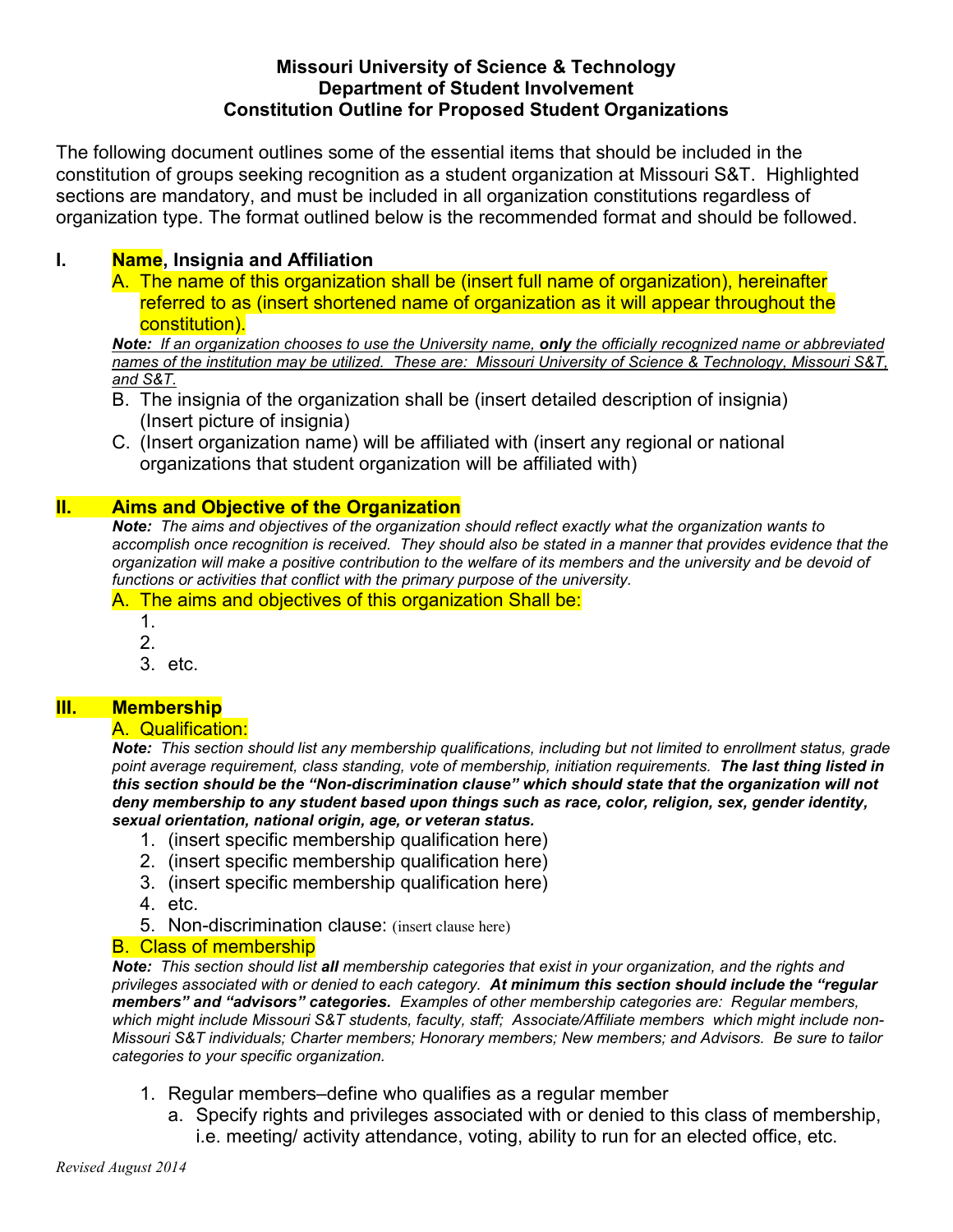- 2. Associate/Affiliate members–define who qualifies as a regular member
	- a. Specify rights and privileges associated with or denied to this class of membership, i.e. meeting/ activity attendance, voting, ability to run for an elected office, etc.
- 3. Advisors–define who qualifies as a regular member (faculty or professional staff at least 75% FTE)
	- a. Specify rights and privileges associated with or denied to this class of membership, i.e. meeting/ activity attendance, voting, ability to run for an elected office, etc.
- 4. etc.
	- a. Specify rights and privileges associated with or denied to this class of membership, i.e. meeting/ activity attendance, voting, ability to run for an elected office, etc.
- C. Method of removing membership (must ensure due process)

*Notes: In this section the process for removal of membership must be delineated. This should cover what are grounds for removal of membership; the process of removal, including who has the right to request and/or initiate the removal of an individual's membership; within the delineated process there should be a component that ensures due process, such as the opportunity for individuals up for membership removal to speak on their behalf and/or for there to be an appeals process in place.*

- 1. Grounds for removal
- 2. Process for removal
- 3. Due process for accused (ie the opportunity to speak in their defense) and appeals process
- 4. Vote % required to remove the accused.

# **IV. Officers**

A. Officer Positions: (list all the organization's officer positions below)

- 1. President
- 2. Vice-President
- 3. Secretary
- 4. Treasurer
- 5. etc.
- B. Composition of the executive board (If your organization has an executive board, list below the individuals who make up the board)
- 1. The Executive Board shall consist of (insert officers/members that make up this board) C. Qualifications of officers: (list any requirements to run for an office, i.e. Specific GPA,
	- semesters of involvement with organization, etc.)
		- 1. Academic requirements
		- 2. Previous experience
		- 3. Other

# D. Define the term of the office

1. The term of office is (insert time frame, i.e. an academic year, a calendar year, a semester, etc), beginning (specify month, or part of semester or year) and ending (specify month, or part of semester or year).

# E. Duties and Responsibilities of Officers (list the duties and responsibilities of each officer below)

- 1. All officers are responsible for (insert responsibilities)
- 2. President:
	- a. (insert responsibility)
	- b. (insert responsibility)
	- c. Etc.
- 3. Vice President
	- a. (insert responsibility)
	- b. (insert responsibility)
	- c. Etc.
- 4. Etc.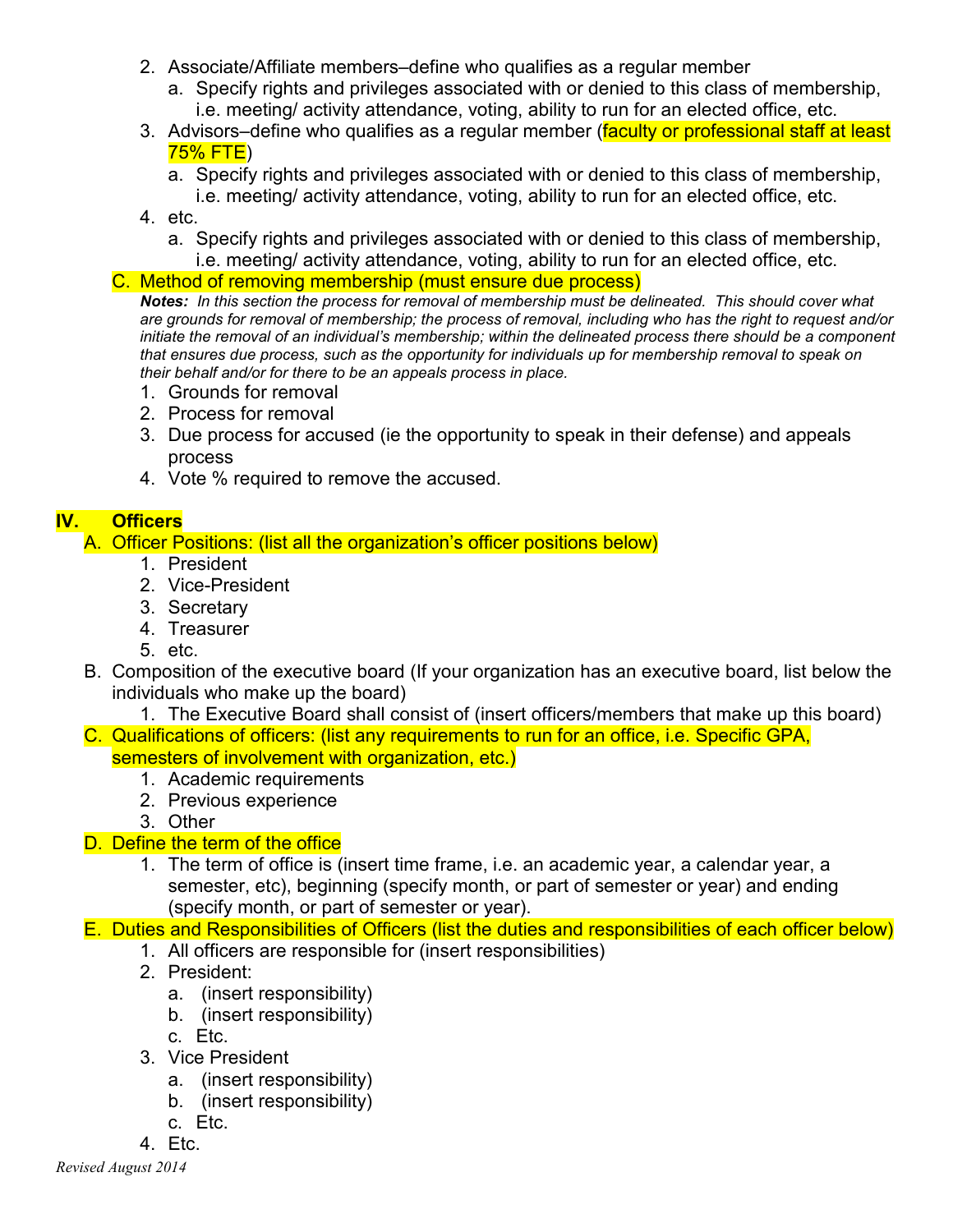- a. (insert responsibility)
- b. (insert responsibility)

c. Etc.

#### F. Define election process for officers

*Notes: In this section the process for elections must be delineated. This should include the specific time and process for nominations and the actual elections.*

- 1. Elections will occur (specify number of times elections will occur in a year and the specific month and/or time of year or semester that elections will take place)
- 2. Nominations for elections will (specify process for making nominations, who may make nominations, and the length of the nomination period)
- 3. Election announcements (specify timing, length of notification period, and specific notification process that will be utilized to let students know that elections will be occurring and when).
- 4. Type of voting and vote needed for election (specify actual voting procedures, including: Who is able to vote; what type of vote will take place (i.e. secret ballet, who of hands, verbal vote, acclamation, etc.); whether quorum is required; the percentage of votes necessary for an election to be called; procedures in the case of a tie or really close vote.
- G. Describe how vacancies are filled (specify procedures for this process. Be sure to include the same amount of detail as in the previous election section. If you choose you may utilize the same election procedures to fill a vacancy, someone may be determined to appoint individuals to fill a vacancy, or maybe someone assumes the role and elections are held for the vacated position (i.e. if President position becomes vacant, the Vice President may assume the position and an election will be held to fill the Vice President Position).

# H. Method of impeachment (Must ensure due process)

*Notes: In this section the process for impeachment must be delineated. This should cover what are grounds for removal impeachment; the process of impeachment, including who has the right to request and/or initiate the impeachment process; within the delineated process there should be a component that ensures due process, such as the opportunity for officers up for impeachment to speak on their behalf and/or for there to be an appeals process in place.*

- 1. Grounds for removal
- 2. Process for removal
- 3. Due process for accused (ie the opportunity to speak in their defense) and appeals process
- 4. Vote % required to remove the accused.

# **V. Advisors**

- A. (Specify how the advisor is selected, i.e. appointment, election, selection, etc.
- B. (Specify the how long someone must or can hold this position).
- C. Method of impeachment (ensure due process)

*Notes: In this section the process for impeachment must be delineated. This should cover what are grounds for removal impeachment; the process of impeachment, including who has the right to request and/or initiate the impeachment process; within the delineated process there should be a component that ensures due process, such as the opportunity for advisors, up for impeachment, to speak on their behalf and/or for there to be an appeals process in place.*

- 1. Grounds for removal
- 2. Process for removal
- 3. Due process for accused (ie the opportunity to speak in their defense) and appeals process
- 4. Vote % required to remove the accused.

# **VI. Committees**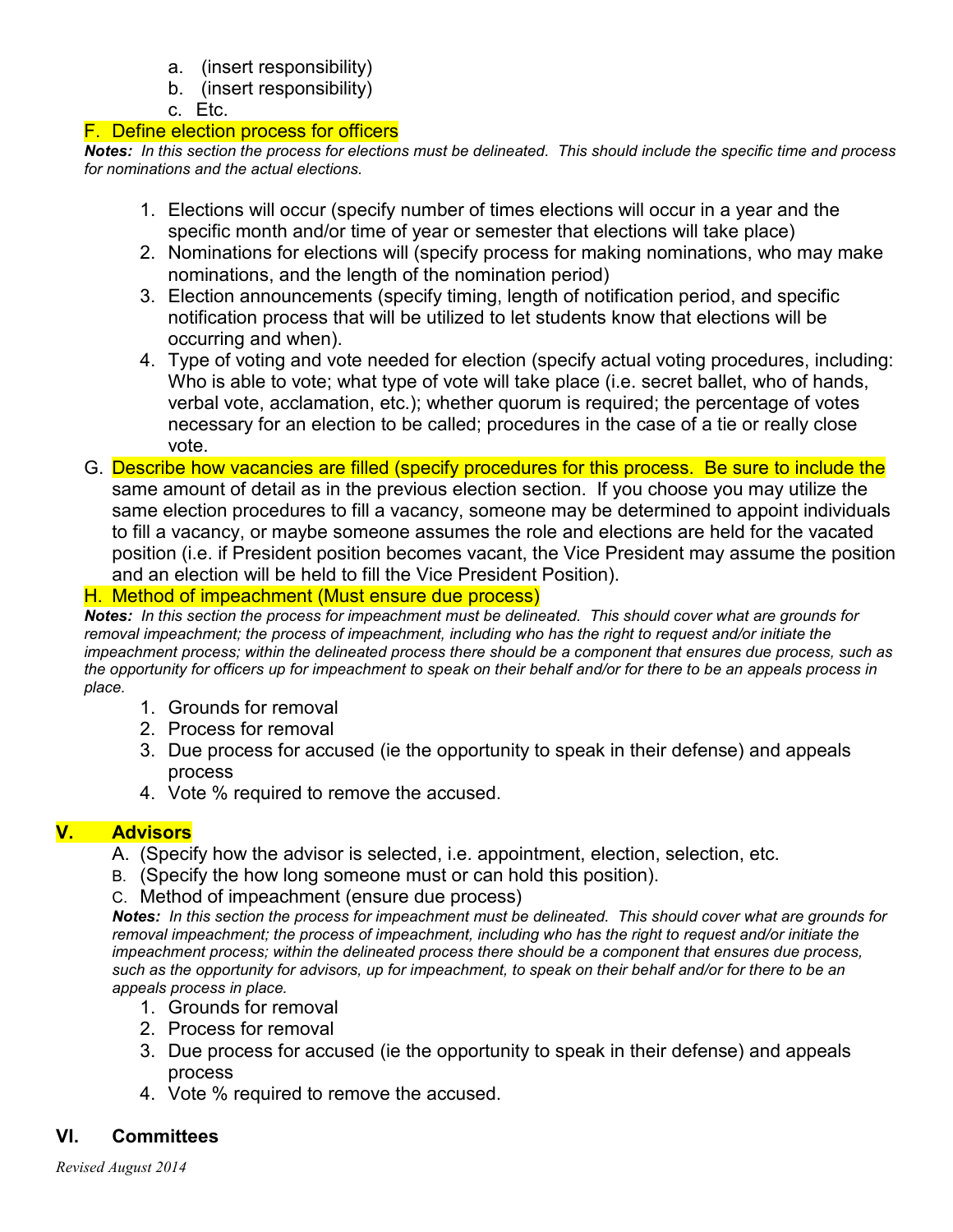#### A. Standing Committees

*Note: In this section each Standing Committee should be listed, along with who chairs them or how and by whom they are appointed, and their purpose.*

- 1. Committee
	- a. Chair
	- b. Purpose
- 2. Committee
	- a. Chair
	- b. Purpose
- 3. Etc.
- B. Temporary committees

*Note: In this section it should specify how temporary committees are appointed, by whom, and their length of existence.*

- 1. How appointed
- 2. Length of existence

# **VII. Dues**

*Note: In this section specify whether or not your organization has dues. If your organization has dues, in this section it should be specified how the amount of dues is determined (i.e. vote, national organization, etc.). It should also specify when dues are paid, whom they are paid to, and any consequences that may result from dues not being paid. Should failure to pay dues result in a certain membership status (i.e. inactive or non-voting), the membership category will need to be listed in the membership section of the constitution.*

- A. (Specify how dues are determined)
- B. (Specify when dues must be paid and to whom)
- C. (Specify any consequences for failure to pay dues)

## **VIII. Meetings**

*Note: This section should list all meeting types that your organization has (i.e. business, regular, special, executive, etc.); who is required or allowed to attend each meeting type; the frequency of the meetings (i.e. weekly, monthly, etc.); and, who may call each type of meeting.* 

#### A. Types of meetings

- 1. Regular: (insert description/purpose of meeting, who may call this meeting; frequency of meeting type; who is expected or allowed to attend.
- 2. Special
- 3. Etc.
- B. Definition of a quorum (specify when quorum is to be utilized, what percentage of membership is needed for quorum, and what happens if quorum does not exist)
- C. Parliamentary authority to be used (e.g. Robert's Rules of Order, Newly Revised). (Specify what parliamentary authority, if any, will be utilized by your organization).

## **IX. Rules and regulations**

*Note: This section should express that the organization will follow all federal and state laws and abide by university policies. If this organization is affiliated with a national organization, they will also want to express that they will abide by the policies of the national organization as well. Lastly, this section should include a statement on the organizations policy on hazing and alcohol use.*

- A. (Organization) will follow federal and state laws and abide by the rules of the university
- B. (Organization) will follow the rules/regulations of national organization (if applicable)
- C. The Code of Conduct for (Organization) members is the University of Missouri Code of Conduct and this constitution.
- D. This organization is responsible for behaving in a manner compatible with the university's standard for student organizations and Title IX federal laws. All forms of hazing, condoning and sanctioning of physical abuse, sexual harassment and sexual violence towards prospective or current members are illegal and will be immediately reported to the Office of